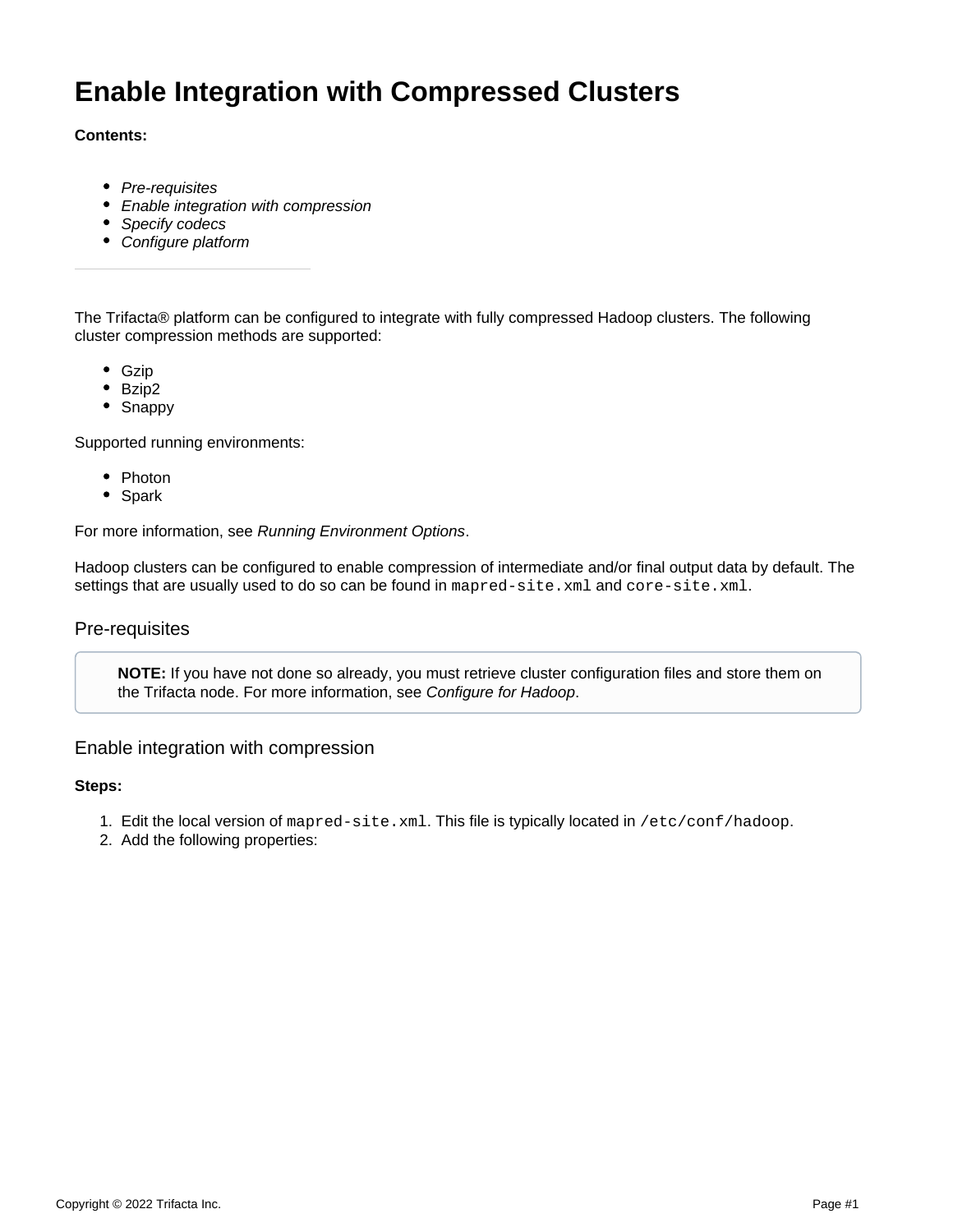```
<configuration>
   ...
  <property>
    <name>mapreduce.map.output.compress</name>
    <value>true</value>
  </property>
  <property>
    <name>mapreduce.map.output.compress.codec</name>
     <value>org.apache.hadoop.io.compress.SnappyCodec</value>
  </property>
  <property>
    <name>mapreduce.output.fileoutputformat.compress</name>
    <value>true</value>
  </property>
  <property>
    <name>mapreduce.output.fileoutputformat.compress.type</name>
    <value>BLOCK</value>
  </property>
  <property>
    <name>mapreduce.output.fileoutputformat.compress.codec</name>
    <value>org.apache.hadoop.io.compress.SnappyCodec</value>
  </property>
   ...
</configuration>
```
3. Save the file and complete the following steps.

# <span id="page-1-0"></span>Specify codecs

One or more compression/decompression methods (codecs) must be specified in core-site.xml.

#### **Steps:**

- 1. Edit the local version of mapred-site.xml. This file is typically located in /etc/conf/hadoop.
- 2. Specify the codecs to use in the io.compression.codecs property. Supported values:

| Code   | Value                                         |
|--------|-----------------------------------------------|
| Gzip   | org.apache.hadoop.io.compress.GzipCodec       |
| Bzip2  | org.apache.hadoop.io.compress.BZip2Codec      |
| Snappy | org.apache.hadoop.io.compress.<br>SnappyCodec |

3. In the following example, all three codecs have been specified:

```
<configuration>
   ...
   <property>
     <name>io.compression.codecs</name>
    <value>org.apache.hadoop.io.compress.GzipCodec,org.apache.hadoop.io.compress.BZip2Codec,org.apache.
hadoop.io.compress.SnappyCodec</value>
   </property>
   ...
</configuration>
```
<span id="page-1-1"></span>4. Save the file.